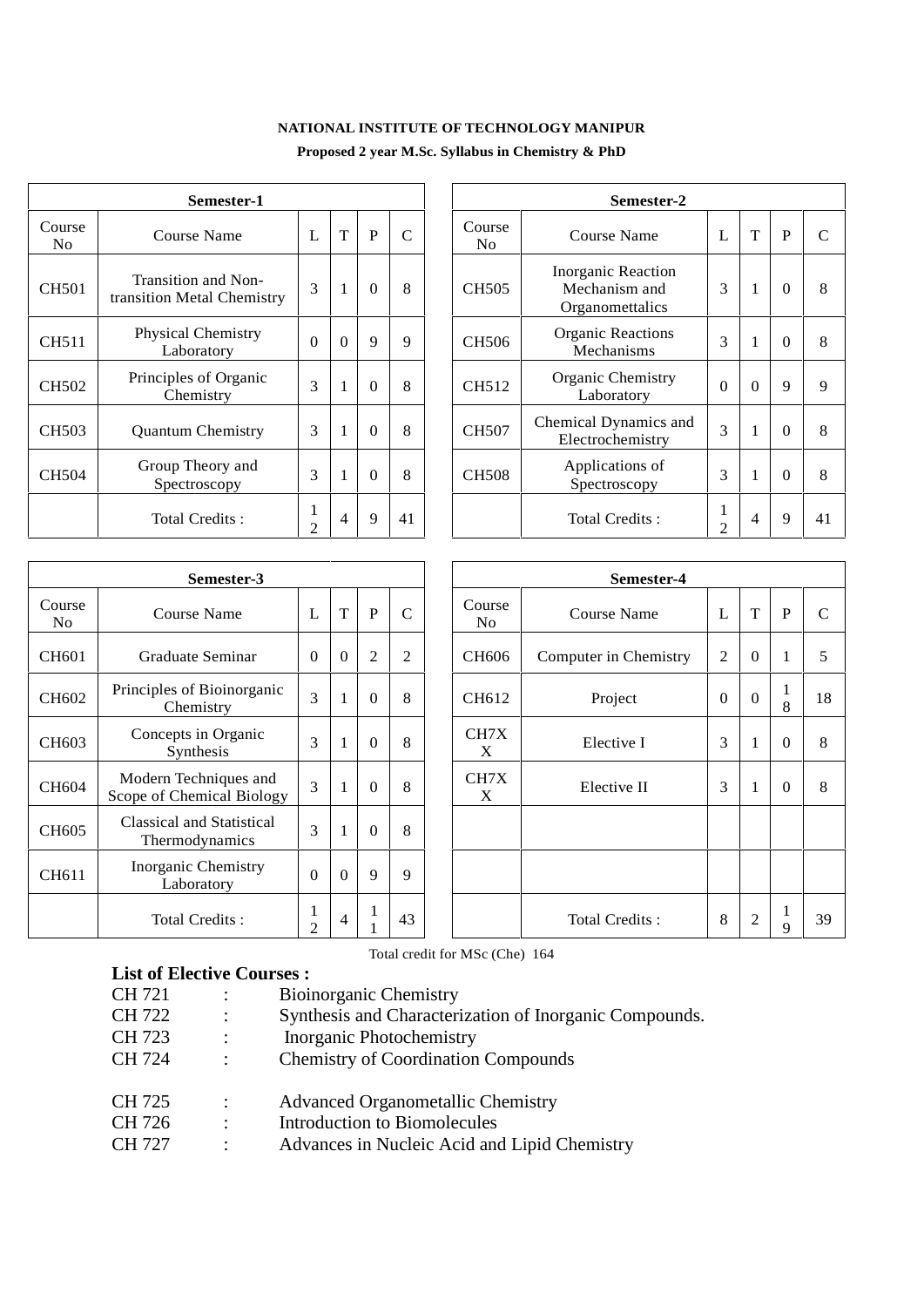# CH 728 : Natural Products

| CH 729 : | Principle and Applications of Luminescence Spectroscopy |
|----------|---------------------------------------------------------|
| CH 730 : | <b>Advanced Ouantum Chemistry</b>                       |
| CH 731 : | Solid State Chemistry and its Applications              |
| CH 732 : | <b>Computational Chemistry</b>                          |

# **SEMESTER-1**

# **CH-501 : Transition and Non-transition Metal Chemistry (3-1-0-8)**

Non-transition Metal Chemistry: Synthesis, Properties, Structure and Bonding of: Nitrogen, Phosphorous, Sulfur, Pseudohalogen, Interhalogen and Xenon Compounds; Boranes, Carboranes, Metallocarboranes, Borazines, Phosphazenes, Sulfur-Nitrogen compounds, silicates, silicones. Iso- and Hetero-poly anions. Redox Reactions: Latimer diagram, Electrochemical Series. Acids and Bases: Lewis acids and bases; HSAB concept. Transition Metal Chemistry: Nomenclature, Isomerism, Chelate effect, Macrocyclic ligands. Bonding in Coordination Complexes: Crystal-Field theory, d-orbital Splitting in Octahedral, Tetrahedral, Square Planar geometries; Molecular Orbital Theory, p-bonding; Jahn-Teller effect, Spectrochemical series, nephelauxetic series. Electronic Spectra: d-d transitions, Orgel and Tanabe-Sugano diagrams, charge-transfer spectra. Magnetism: Types, determination of magnetic susceptibility, spin-only formula, spin-orbit coupling, spin crossover.

# **Text Books:**

1. Inorganic Chemistry: Principles of Structure and Reactivity by J. E. Huheey, E. A. Keiter and R. L. Keiter, 4th ed. Harper Collins 1993

2. Concepts and Models of Inorganic Chemistry by B. E. Douglas, D. H. McDaniel and J. J. Alexander, John Wiley, 1993, 3rd ed.

# **References:**

1. Physical Inorganic Chemistry: A Coordination Chemistry Approach by S. F. A. Kettle, Spektrum, 1996

2. Chemistry of the Elements by N. N. Greenwood and A. Earnshaw, Pergamon, 1985.

3. Advanced Inorganic Chemistry by F. A. Cotton, G. W. Wilkinson, 5th edition, John-Wiley & Sons, 1988.

- 4. Physical Methods in Chemistry by R. S. Drago, Saunders, 1992
- 5. Inorganic Electronic Spectroscopy by A. B. P. Lever, Elsevier, 1984, 2nd Ed.
- 6. Introduction to Magnetochemistry by A. Ernshaw, Academic press, 1968.

# **CH-511: Physical Chemistry Laboratory (1-0-8-10)**

Experiments based on

- UV Visible spectroscopy with application
- Fluorescence Spectroscopy with application
- Infrared Spectroscopy
- Solvents effects in spectra
- Differential Scanning Calorimetry
- High Pressure Liquid Chromatography
- Spectroscopy Instrumentation
- Cyclic voltametry
- Temperature dependence of reaction rates
- Enzymetic reaction
- LB films / Liposomes
- Ion selective electrodes
- Semiconductor materials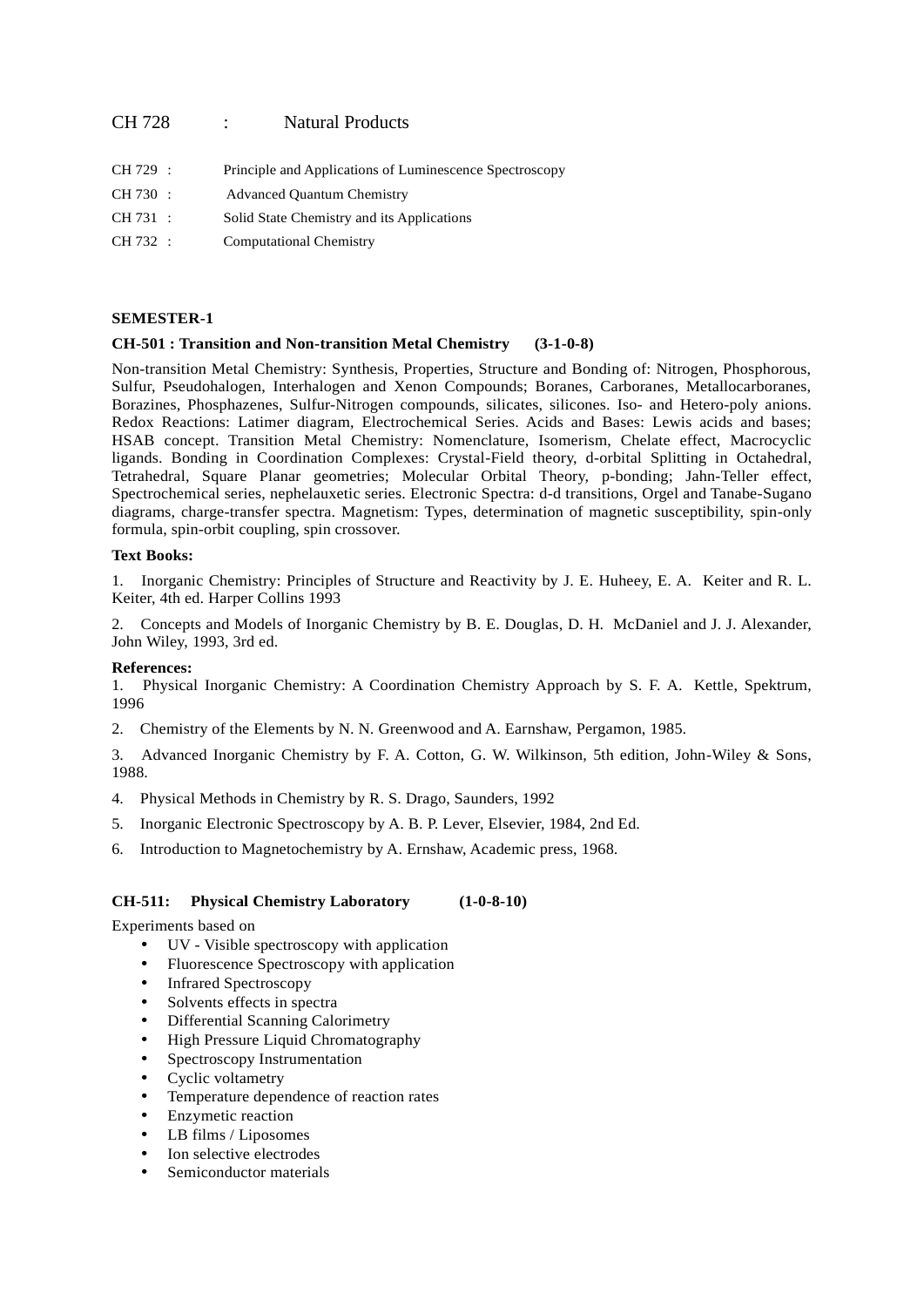• Optical materials

#### Text Books:

- 1. A Handbook of Instrumental techniques for analytical chemistry, Ed F. A Settle, 1997, Prentice hall PTR
	- 2. Introduction to Instrumental Analysis by R. D. Braun, 1987, McGraw-Hill Int. Ed.
- 3. Journal of Chemical Education, ACS: some selected readings and experiments will be offered from this journal.

### **CH-502 : Principles of Organic Chemistry (3-1-0-8)**

Structure and Bonding: Review of basic principles of structure and bonding, application of acid base concepts, HSAB theory, aromaticity and antiaromaticity, Hückel's rule, anti-aromaticity, y-aromaticity, homo-aromaticity n-annulenes, heteroannulene, fullerenes, C-60, cryptates, Bonds weaker than covalent; addition compounds, inclusion compounds, crown ethers, cyclodextrins, catenanes and rotaxanes. Stereochemistry: Conformational analysis of cycloalkanes, effect of conformation on reactivity. Elements of symmetry, chirality, molecules with more than one chiral center, projection formulae (i) Fischer (ii) Sawhorse (iii) Newman (iv) Flying Wedge; threo and erythro isomers, methods of resolution, optical purity, enantiotopic and diastereotopic atoms, groups and faces, stereospecific and stereoselective synthesis. Asymmetric synthesis. Optical activity in the absence of chiral carbon. Reaction mechanism: Structure and Reactivity: Types of mechanisms, types of reactions, thermodynamic and kinetic requirements, Hammond postulate, Curtin-Hammett principle, transition states and intermediates, methods of determining mechanisms, isotopic effects. Generation, structure, stability and reactivity of carbocations, carbanions, free radicals, carbenes and nitrenes. Effect of structure on reactivity. The Hammett equation and linear free energy relationship (sigma-rho) relationship, Taft equation.

Oxidation: Different oxidative processes. Hydrocarbons, carbonyl compounds, amines, hydrazines and sulphides. Reduction: Different reductive processes. Hydrocarbons, carbonyl compounds, nitro, nitroso, azo and oxime groups. Hydrogenolysis. Rearrangements: General mechanistic considerations, nature of migration, migratory aptitude, nucleophilic, electrophilic and free radical rearragnement. A detailed study of various arrangements reactions.

# **Text Books:**

- 1. Advanced Organic Chemistry by J. March, John Wiley & Sons, 1992
- 2. Stereochemistry of Carbon Compounds by E. J. Eliel, McGraw Hill

#### **Reference:**

- 1. Organic Chemistry by S. H. Pine, McGraw Hill, 1987.
- 2. Stereochemistry of Organic Compounds by D. Nasipuri, Wiley, 1994.

# **CH-503: Quantum Chemistry (3-1-0-8)**

Review of essential mathematical concepts. Origin of the quantum theory. Postulates of quantum mechanics and Schrödinger equation; its application on some model systems viz., free-particle and particle in a box, tunneling, the harmonic oscillator, the rigid rotator, and the hydrogen atom. The variation theorem; linear variation principle; perturbation theory; applications of variational methods and perturbation theory to the helium atom. Ordinary angular momentum, generalized angular momentum, eigenfunctions, and eigenvalues of angular momentum operator, Ladder operator, addition of angular momenta. Spin, antisymmetry, Pauli exclusion principle, Slatter determinantal wave functions. Term symbol (RS and jj coupling) and spectroscopic states, term separation energies of pn and dn configurations, magnetic effects: spin-orbit coupling and Zeeman splitting. Virial theorem. Born- Oppenheimer approximation, VB and MO theory,  $H_2^{\dagger}$ ,  $H_2$  molecule problem, Hückel molecular orbital theory and its application to ethylene, butadiene and benzene. Hybridisation and valence MOs of  $H_2O$ ,  $NH<sub>3</sub>$  and CH<sub>4</sub>. Introduction to the SCF.

# **Text Books:**

- 1. Elementary Quantum Chemistry by F. L. Pilar, Dover Publications, Inc. NY, 1990. 2nd Ed.
- 2. Molecular Quantum Mechanics by P. W. Atkins and R. S. Friedman, 3rd Ed., Oxford Univ. Press,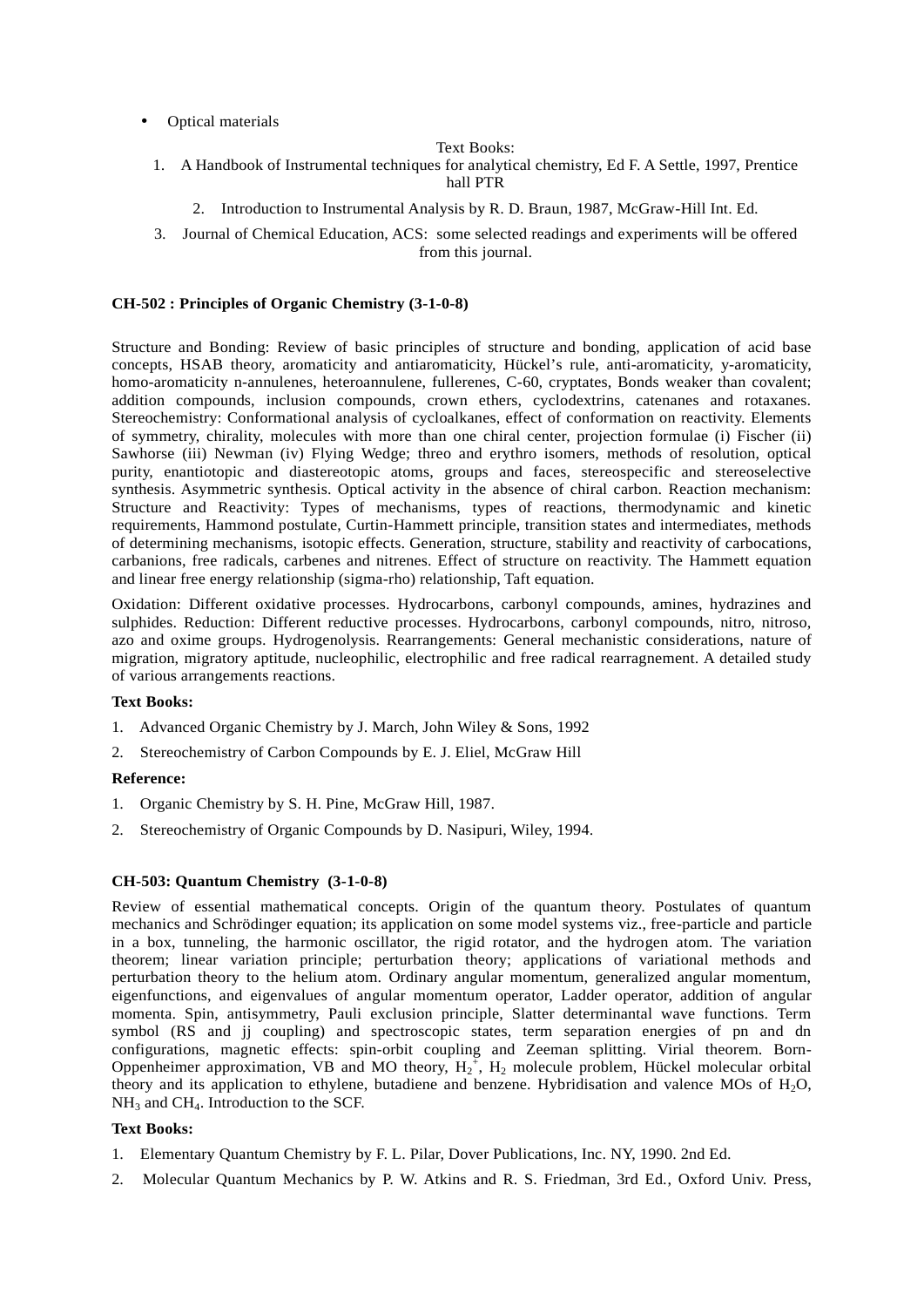# 1997.

# **References:**

- 1. Quantum Chemistry by Ira N. Levine, Prentice Hall,
- 2. Introduction to Quantum Chemistry by A. K. Chandra, Tata McGraw Hill.

# **CH-504: Group Theory and Spectroscopy (3-1-0-8)**

Group Theory: Definition of group, symmetry, point groups, representation of group, orthogonality theorem, irreducible representation, character table, direct sum, direct product, derivation of projection operator. Spectroscopy: Electromagnetic radiation and its interaction with matter. Uncertainty principle: Natural line width and broadening. Microwave: classification of molecules, rigid rotor model, selection rules, intensity of spectral lines, effect of isotopic substitution. Stark effect. Infrared: Review of harmonic oscillator, selection rules, vibrational energy of diatomic molecules, zero point energy, force constant and bond strength; anharmonicity, Morse potential energy diagram, vibration-rotation spectroscopy, P, Q, R, branches. Breakdown of Born-Oppenheimer approximation, vibration of polyatomic molecules. normal mode of vibration, group frequencies, overtone, hot bands. Raman: Classical and quantum theories of Raman effect, pure rotational, vibrational and vibrational-rotational Raman spectra, selection rules, mutual exclusion principle. Resonance Raman. Molecular Spectroscopy: Energy levels, MO, vibronic transitions, Franck-Condon principle, electronic spectra of polyatomic molecules. Emission spectra, radiative and nonradiative decay, internal conversion. Photoelectron spectroscopy.

# **Text Books:**

1. Chemical Applications of Group Theory by F.A. Cotton, Wiley Interscience, 1990, 3rd Ed.

2. Fundamentals of Molecular Spectroscopy by C. N. Banwell and E. M. McCash, Tata McGraw Hill, 1994.

#### **Reference:**

- 1. Group Theory and Quantum Mechanics by M. Tinkham, McGraw Hill, 1964.
- 2. Introduction to Molecular Spectroscopy by G. M. Barrow, McGraw Hill
- 3. Introduction to Atomic Spectra by H. E. White, McGraw Hill, 1934.
- 4. Modern Molecular Photochemistry by Nicholas J. Turro, University Science Books, 1991.

# **SEMESTER-2**

#### **CH-505: Inorganic Reaction Mechanism and Organometallics (3-1-0-8)**

Reaction Mechanism: Substitution in octahedral and square planar complexes; lability, trans-effect, Conjugate base mechanism, racemisation, Electron Transfer Reactions: inner sphere and outer sphere mechanism, Marcus theory. Inorganic photochemistry: Photosubstitution and photoredox reactions of chromium, cobalt and ruthenium compounds, Adamson's rules. Lanthanides and Actinides: Spectral and Magnetic Properties, NMR Shift reagents. Organometallic Chemistry: 18-electron rule, metal carbonyls, nitrosyls, cabonyl hydrides, isolobal analogy, dioxygen and dinitrogen compounds. Metal alkyls, carbenes, carbynes, alkenes, alkynes, and allyl complexes. Hydrides, Metallocenes, Metal arene complexes. Carbonylate anions, agostic interaction, Oxidative addition and reductive elimination, insertion and elimination reactions. Homogeneous and heterogeneous catalysis. Fluxional molecules. Metal-Metal bonding and Metal clusters.

#### **Text Books**:

1. Inorganic Chemistry: Principles of Structure and Reactivity by J. E. Huheey, E. A. Keiter and R. L. Keiter, 4th Ed. Harper Collins 1993.

2. Concepts and Models of Inorganic Chemistry by B. E. Douglas, D. H. McDaniel, J. J. Alexander, John Wiley, 1993, 3rd Ed.

#### References:

1. Reaction Mechanism in Inorganic Chemistry by R. R. Jordan Oxford Univ. Press, 1998. 2nd Ed.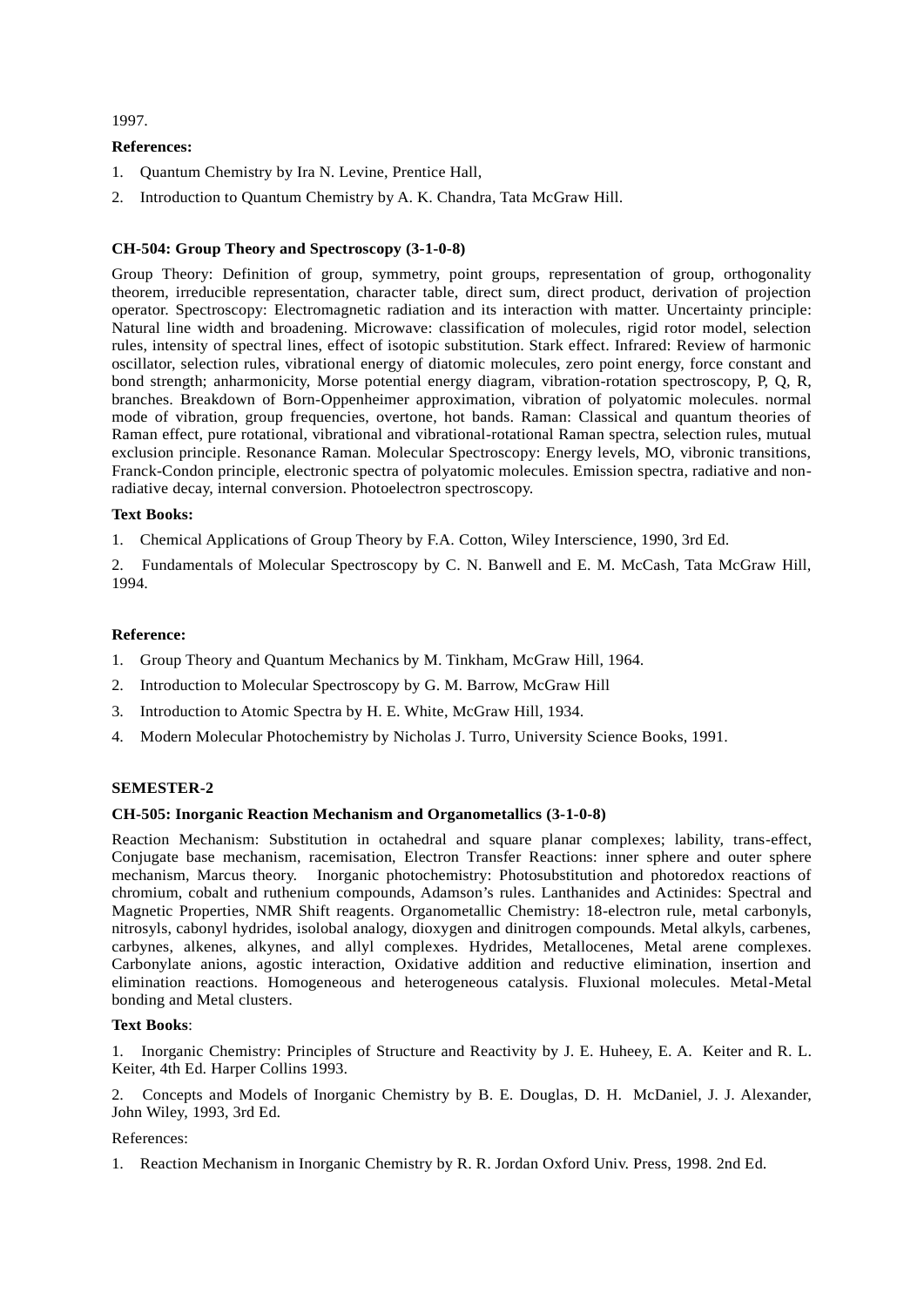2. Advanced Inorganic Chemistry by F. A. Cotton and G. W. Wilkinson, John-Wiley & Sons, 1988, 5th Ed.

3. Organometallics by Ch. Elschenbroich, A. Salzer, VCH, 1995, 2nd Ed.

4. Organotransition Metal Chemistry: Fundamental Concepts and Applications by A. Yamamoto, John Wiley 1986.

- 5. Organometallic Chemistry of the Transition Metals by R. H. Crabtree, John Wiley, 1993, 2nd Ed.
- 6. Inorganic Chemistry by D. F. Shriver and P. W. Atkins, 3rd Ed., Oxford.

# **CH-506: Organic Reactions and Mechanisms (3-1-0-8)**

Aliphatic Nucleophilic Substitution: The  $SN^2$ ,  $SN^1$ , mixed  $SN^1$  and  $SN^2$  and SET mechanisms. The neighbouring group mechanism. Classical and nonclassical carbocations, phenonium ions, norbornyl system, common carbocation rearrangements. The  $SN<sup>i</sup>$  mechanism. Nucleophilic substitution at an allylic, aliphatic trigonal and a vinyl carbon. Reactivity effects of substrate structure, attaching nucleophile, leaving group and reaction medium. Electrophilic Substitution: Aliphatic: Bimolecular mechanisms: SE<sup>1</sup>,  $SE<sup>2</sup>$  and  $SE<sup>1</sup>$ . The  $SE<sup>1</sup>$  mechanism, electrophilic substitution accompanied by double bond shifts. Effect of substrates, leaving group and the solvent polarity on the reactivity. Aromatic: The arenium ion mechanism, orientation and reactivity, energy profile diagrams. The ortho/para ratio, ipso attack, orientation in other ring systems. Quantitative treatment of reactivity in substrates and electrophiles. Aromatic Nucleophile Substitution: The SNAr,  $SN<sup>1</sup>$ , benzyne and  $SRN<sup>1</sup>$  mechanisms. Reactivity; effect of substrate structure, leaving group and attacking nucleophile. Free Radical Reactions: Types of free radical reactions, free radical substitution mechanism, mechanism at an aromatic substrate, neighbouring group assistance. Reactivity for aliphatic and aromatic substrates at a bridgehead. Reactivity in the attaching radicals. The effect of solvents on reactivity. Addition to Carbon-Carbon Multiple Bonds: Mechanistic and stereochemical aspects of addition reactions involving electrophiles, nucleophiles and free radicals, regio and chemo-selectivity, orientation and reactivity. Addition to cyclopropane ring. Hydroboration. Addition to Carbon-Hetero Multiple Bonds: Mechanism of metal hydride reduction of saturated and unsaturated carbonyl compounds, acids, esters and nitriles. Addition of Grignard reagents, organozinc and organolithium reagents to carbonyl and unsaturated carbonyl compounds. Elimination Reactions: The  $E^2$ , E<sup>1</sup> and E1cB mechanisms and their spectrum. Orientation of the double bond. Reactivity; effects of substrate structures, attaching base, the leaving group and the medium.

#### **Text Books:**

- 1. Advanced Organic Chemistry by J. March, John Wiley & Sons, 1992
- 2. Organic Chemistry by S. H. Pine, McGraw Hill, 1987.

# **Reference:**

- 1. Modern Synthetic Reactions by H. O. House, W.A. Benjamin, Inc., 1972
- 2. Understanding Organic Reaction Mechanism by A. Jacobs, Cambridge 1998.
- 3. Organic Chemistry by J. M. Hornback, Books Coley, 1998.
- 4. Organic Chemistry by P.Y. Bruice, Prentice Hall, 1998.
- 5. Organic Reaction and their Mechanism by P.S. Kalsi, New Age, 1996.

# **CH – 512: Organic Chemistry Laboratory (0-0-9-9)**

Separation techniques and characterization (t.l.c, column, distillation, crystallization, GC etc.) Organic synthesis: Representative reaction to be covered Esterfication and saponification, Oxidation, Reduction, Nucleophilic substitution, Cycloaddition reactions, Grignard reaction, Condensation reactions, Preparation of dyes, Aromatic electrophilic substitution, Heterocyclic synthesis, Solidphase synthesis, Natural product extraction: Solasidine, Caffeine, Nicotine, Peptine, Rosine, Carotenoids, Computational methods of retro synthetic analysis modeling and calculation

### **Text Books:**

1. Vogel's Text Book of Practical Organic Chemistry, by Brian S. Furniss, ELBS Longman, 5th edition, 1996.

2. techniques and Experiments for Organic Chemistry, by Addison Ault, University Science Book, 6th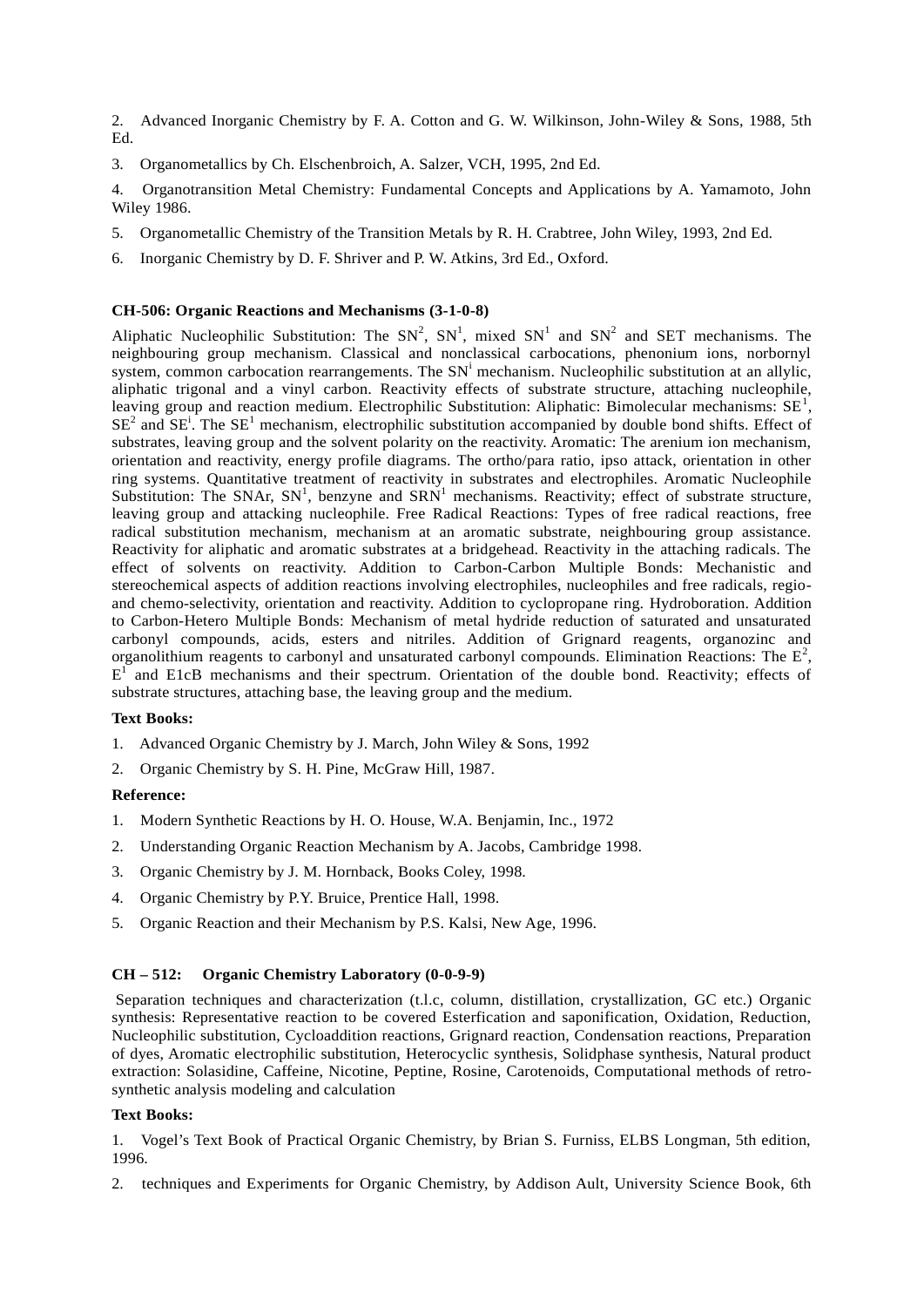Edition.

3. Instrumental techniques for Analytical Chemistry by Frank Settle, Printice Hall, 1997.

# **CH-507: Chemical Dynamics and Electrochemistry (3-1-0-8)**

Chemical Dynamics: Methods of determining rate laws, collision theory of reaction rates, steric factor, Arrhenius equation and activated complex theory, kinetic and thermodynamic control of reactions, ionic reactions, kinetic salt effects, steady state kinetics, unimolecular reactions and their treatments (Lindemann-Hinshelwood and Rice-Ramsperger-Kassel-Marcus [RRKM] theory), Complex reactions (chain reactions, and oscillatory reactions), photochemical reactions, homogeneous catalysis, enzyme kinetics, studies of fast reactions by flow method, relaxation method, flash photolysis and NMR. Dynamics of molecular reactions, probing the transition state, dynamics of barrierless chemical reactions in solution, dynamics of unimolecular reactions. Electrochemistry: Electrochemical cells, Nernst equation and applications of Debye-Huckel-theory, Electrolytic conductivity and the Debye-Hückel-Onsangar treatment, electrified interfaces, overpotential, corrosion.

Text Books:

- 1. Chemical Kinetics by Keith Laidler, Harper and Row, 1995.
- 2. Chemical Kinetics: The study of reaction rates in solution by Kenneth A. Connors, VCH, 1990
- 3. Electrochemistry by Carl H. Hamann, Andrew Hamnett and Wolf Vielstich, Wiley VCH, 1998. References:
- 1. Reaction Kinetics by M. J. Pilling and P. W. Seakins, Oxford Press, 1997
- 2. Modern Electrochemistry 1. Volume 1 and 2, by J. O'M. Bockris and A. K. N. Reddy, Kluwer Academic, 2000.
- 3. Electrochemical Methods, by A. J. Bard and L. R. Faulkner, John Willey, 1980

### **CH-508: Applications of Spectroscopy (3-1-0-8)**

Vibrational: Symmetry and shapes of  $AB_2$ ,  $AB_3$ ,  $AB_4$ ,  $AB_5$  and  $AB_6$ , modes of bonding in ambidentate ligands, application of resonance Raman spectroscopy particularly for the study of active sites of metalloproteins. Electron Spin Resonance: Hyperfine coupling, spin polarization for atoms and transition metal ions, spin-orbit coupling and significance of g-tensor, application of transition metal complexes having one unpaired electron including biological systems and to inorganic free radicals such as  $\overline{PH}_4$ ,  $F_2$ and [BH<sub>3</sub>]. Nuclear Magnetic Resonance: The contact and pseudo contact shifts, factors affecting nuclear relaxation, some applications including biological systems, an overview of NMR of metal nuclides. Chemical shift, spin-spin interaction, shielding mechanism, complex spin-spin interaction, virtual coupling stereochemistry, hindered rotation, Karplus curve, variation of coupling constant with dihedral angle, nuclear magnetic double resonance, simplification of complex spectra, shift reagent, spin tickling, nuclear overhauser effect (NOE), resonance of other nuclei. 13C NMR: Chemical shift, 13C coupling constants, two-dimensional NMR spectroscopy, NOISY, DEPT, INEPT terminology. Mössbauer: Basic principles, spectral parameters and spectrum display. Application to the studies of (1) bonding and structures of  $Fe^{2+}$ and Fe<sup>3+</sup> compounds including those of intermediate spin, (2)  $\text{Sn}^{2+}$  and  $\text{Sn}^{4+}$  compounds – nature of M-L bond, coordination number, structure and (3) detection of oxidation state and inequivalent MB atoms. Electrochemical techniques: CV, polarography, coulometry, amperometry. Thermal Methods: TGA, DSC and DTA UV-Vis: Woodward rule for conjugated dienes and carbonyl compounds. IR: Characteristic vibrational frequencies of different functional groups, effect of hydrogen bonding and solvent effect on vibrational frequencies, overtones, combination and Fermi resonance bands. Mass: Instrumentation, Mass spectral fragmentation of organic compounds, McLafferty rearrangement, examples of mass spectral fragmentation of organic compounds with respect to their structure determination. ORD & CD: Definition, deduction of absolute configuration, octant rule for ketones. Data Analysis: Uncertainties, errors, mean, standard deviation, least square fit, testing the fit (C2 test, residual etc.). Signal to noise ratio.

Text Books:

- 1. Physical Methods in Chemistry by R. S. Drago, Saunders, 1992
- 2. Inorganic Electronic Spectroscopy by A. B. P. Lever, Elsevier, 1984, 2nd Ed.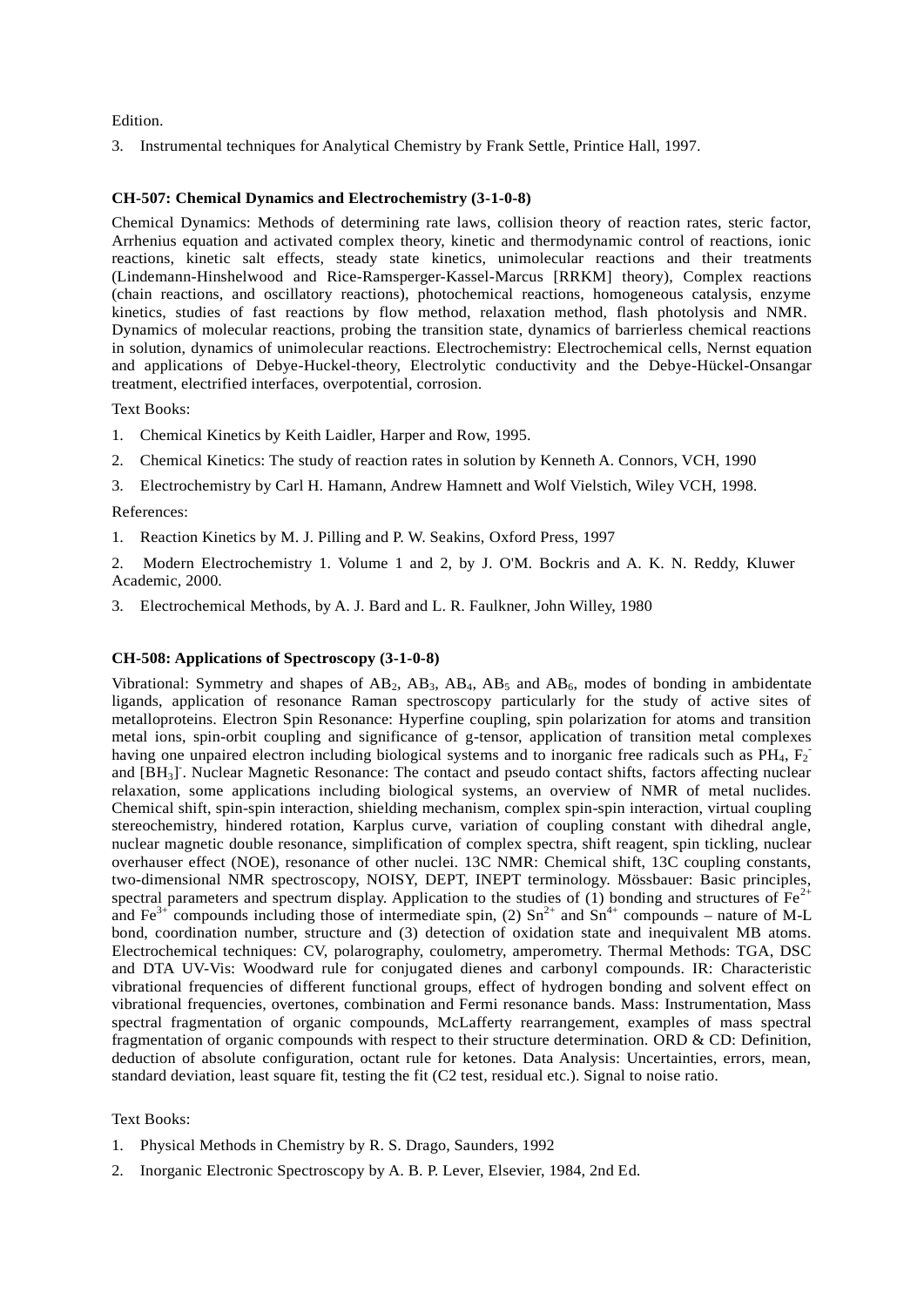3. Spectrometric Identifications of Organic Compounds by R. M. Silverstein, John Wiley, 1991.

4. Introduction to Spectroscopy by D.L. Pavia, G. M. Lampman, G. S. Kriz, Harcourt College Publisher, NY, 2001

References:

1. Organic Spectroscopy by William Kemp, ELBS 3rd Ed. 1994.

# **SEMESTER-3**

**CH 601: Seminar (0-0-2-2)**

# **CH 602: Principles of Bioinorganic Chemistry(3-1-0-8)**

Role of alkali and alkaline earth metal ions in biology;  $Na^{-}$ -K<sup>+</sup> Pump, ionophores and crown ethers. Metal site structure, function. Metal ion transport and storage: Ferritin, Transferrin, Siderophores and metallothionein. Electron Transfer: Cytochromes, Iron-Sulfur Proteins and Copper Proteins. Oxygen transport and storage: Hemoglobin, myoglobin, hemerythrin, hemocyanin Oxygen activation: Cytochrome P450, Cytochrome c oxidase. Other metal containing enzymes: Catalase, peroxidase, superoxide dismutase, alcohol dehydrogenase, carbonic anhydrase, carboxypeptidase, xanthine oxidase, nitrogenase, vitamin B12 coenzyme, photosystem I and II, oxygen evolving center. Various spectroscopic methods used in bioinorganic chemistry: electronic spectra, EPR (emphasis on first row transition metal ions and their spectra), brief description of CD / MCD and multinuclear NMR. Applications of newer methods like EXAFS, XANES and ENDOR in characterization of biological molecules. Use of coordination complexes as models for various enzymes, metalloproteins. Role of hazardous materials such as nitric oxide, cyanide and methyl isocyanate etc. in biological systems.

#### **Text Books:**

1. S. J. Lippard and J. M. Berg, Principle of Bioinorganic Chemistry , University Science Books (1994). 2. Lawrence Que, Jr, Physical Methods in Bioinorganic Chemistry: Spectroscopy and Magnetism,

University Science Books (2000).

# **References:**

1. F. A. Cotton and G. W. Wilkinson, Advanced Inorganic Chemistry,  $5^{th}$  Ed., John-Wiley & Sons, (1988).

2. D. Banerjea, Coordination Chemistry,  $2^{nd}$  Ed, Asian Books Pvt. Ltd. (2007).

3. J. E. Huheey, E. A. Keiter and R. L. Keiter, Inorganic Chemistry: Principles of Structure and Reactivity,  $4^{\text{th}}$  Ed. Harper Collins (1993).

# **CH 603: Concepts in Organic Synthesis (3-1-0-8)**

Pericyclic Reactions: Molecular orbital symmetry, Frontier orbitals of ethylene, 1,3-butadiene, 1,3,5 hexatriene and allyl system. Classification of pericyclic reactions. Woodward-Hoffmann correlation diagrams. FMO and PMO approach. Electrocyclic reaction; conrotatory and disrotatory motions 4n, 4n+2 and allyl systems. Cycloaddition; antrafacial and suprafacial addition, 4n and  $4n+2$  systems,  $2+2$  addition of ketenes, 1,3 dipolar cycloadditions and cheleotropic reactions. Sigmatropic Rearrangements; suprafacial and antrafacial shifts of H, sigmatropic shifts involving carbon moieties, 3,3- and 5,5- sigmatropic rearrangements, Claisen, Cope and Aza-Cope rearrangements. Ene reaction. Photochemistry: Quantum yields, intersystem crossing, photosensitization and energy transfer reactions. Photochemistry of olefins and carbonyl compounds, photo oxygenation and photo fragmentation, Photochemistry of aromatic compounds: isomerisation, additions and substitutions. Singlet molecular oxygen reactions. Patterno-Buchi reaction, Di-pimethane rearrangement, Bartons reaction and Photo-Fries rearrangement. Reagents in Organic Synthesis: Use of the following reagents in organic synthesis and functional group transformations; complex metal hydrides, Gilman's reagent, lithium dimethylcuprate, lithium diisopropylamide (LDA), dicyclohexylcarbodiimide, 1,3-dithiane (reactivity Umpoloung), trimethylsilyl iodide, tri-n-butyltin hydride, Woodward and pervost hydroxylation, osmium tetroxide, DDQ, selenium dioxide, Phase transfer catalysts, crown ethers and Merrifield resin, Peterson's synthesis, Wilkinson's catalyst, Baker yeast. Heterocyclic Chemistry: Synthesis and reactivity of furan, thiophene, pyrrole, pyridine, quinoline, isoquinoline and indole; Skraup synthesis, Fisher indole synthesis. Chemistry of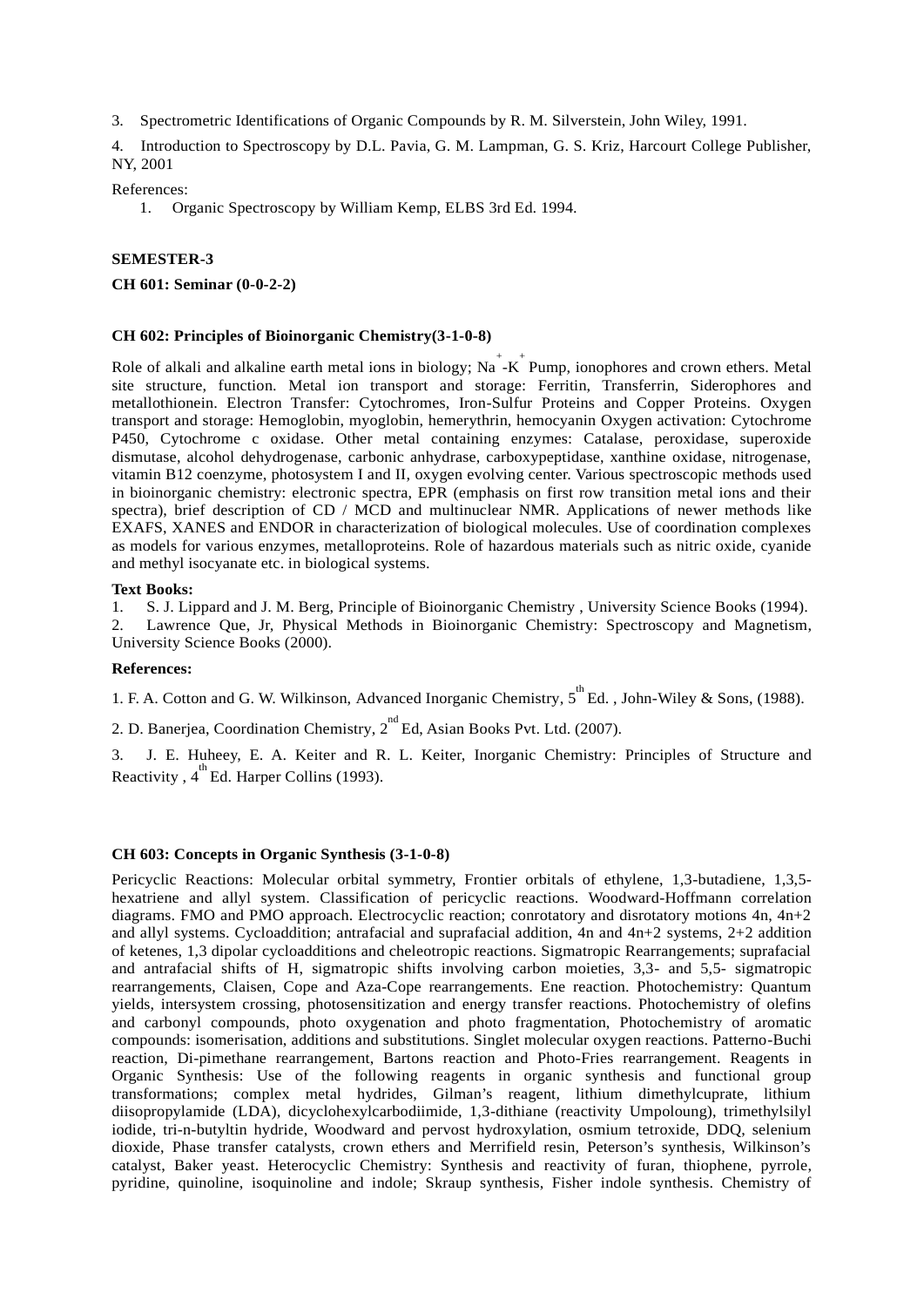Natural Products: Structure elucidation and biosynthesis of Alkaliods, Terpenoids, Steroids.

# **Text Books:**

- 1. Frontier Orbital and Organic Chemical Reactions by I. Fleming, John Wiley, 1976.
- 2. Some modern Methods of Organic Synthesis by W. Carruthers, Cambridge University Press, 1990.
- 3. Protective Groups in Organic Synthesis by T.W. Greene, Wiley-VCH, 1999.

### **Reference:**

- 1. Modern Heterocyclic Chemistry by L. A. Paquette, W.A. Benjamin, Inc.,1968.
- 2. Organic Chemistry by I. L. Finar, Vol II, ELBS, 1968.
- 3. Heterocyclic Chemistry by T. R. Gilchrist, Longman,1989.
- 4. Selectivity in Organic Synthesis by Ward, Wiley-VCH, 1999.

### **CH 604: Modern Techniques and Scope of Chemical Biology (3-1-0-8)**

Chemical biology: definition, history. Peptide and Protein: amino acids, peptides, primary, secondary, tertiary, and quaternary structure of proteins, protein folding. Protein Synthesis: biosynthesis, chemical synthesis, solid phase peptide synthesis, strategy of combinatorial synthesis, combinatorial solid phase synthesis of antibiotics. Lipids: fatty acids, bilayer, lipidation of proteins and peptides, farnesylation of the Ras protein. Insertion of lipidated peptides into model membrane: biological membranes, transport across membranes, model membrane, biophysical properties of lipidated peptides in model membranes, basic concepts of fluorescence and fluorescence markers, synthesis of vesicles containing fluorescence quencher and lipidated peptides. Nucleic acids: base pairing, double helices, DNA replication, genetic information storage, transmission and gene expression, chemical synthesis of oligonucleotides, hybridization with synthetic oligonucleotides. Peptide nuclic acids (PNAs), synthesis of PNAs, doubly labeled PNAs as probes for the detection of point mutations. Use of small molecules to link a protein target to a cellular phenotype and as probes for biological processes.

Text Books:

1. Chemical Biology: A practical course, edited by H. Waldmann and P. Janning. Wiley – VCH Verlag GmbH & Co. 2004

2. Foundations of Chemical biology, by C.M. Dobson, J.A. Gerrard and A.J. Pratt. Oxford Univ. Press. 2002

3. Biochemistry by J. M. Berg, J. L. Tymoczko and L. Stryer. W. H. Freeman and Company, New York

References:

1.Chemical Biology: from small molecules to systems biology and drug design, Vol.-1, edited by S. L. Schreiber, T. Kapoor and G. Wess. Wiley – VCH Verlag GmbH & Co. 2007

2. Chemical Biology: Application and Techniques, edited by Banafshe Larijani, Colin A. Rosser and Rudiger Woscholski, John Wiley & Sons Ltd. England, 2006

3. Principles of Biochemistry by Lehninger, Nelson and Cox, CBS Publishers, 1993.

#### **CH-605: Classical and Statistical Thermodynamics (3-1-0-8)**

Classical Thermodynamics: Review of the laws of thermodynamics, free energy, chemical potential and entropies. Partial molar quantities and their significances. Determination of these quantities, concept and determination of fugacity. Non-ideal systems: Excess function for non-ideal solutions. Activity, activity coefficient, Debye-Hückel theory for activity coefficient of electrolytic solutions; determination of activity and activity coefficients; ionic strength. Application of phase rule to three component systems; second order phase transitions. Statistical Thermodynamics: Statistical concepts and examples. Simple random walk problem in one dimension. General discussion of mean values and its use for the random walk problem. Specification of the state. Statistical ensembles. Basic postulates. Probability calculations. Behaviour of the density of states. Exact and inexact differentials. Equilibrium conditions and constraints. Reversible and irreversible processes. Distribution of energy between systems in equilibrium. Isolated system. System in contact with heat reservoir. Canonical distribution and its simple applications.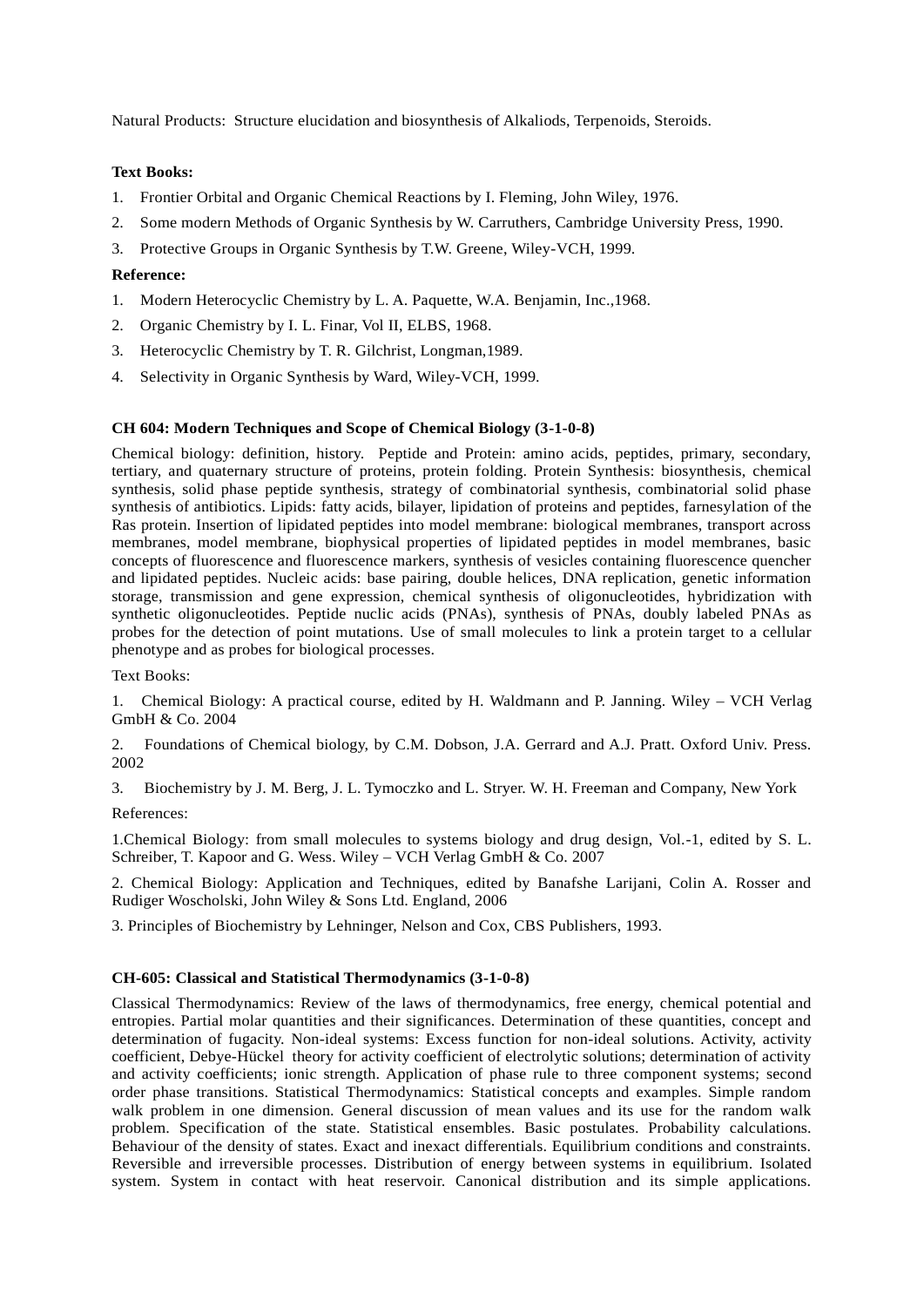Ensembles used as approximation. Calculation of thermodynamic quantities, Gibbs paradox, Validity of the classical approximation, Equipartition theorem and its applications: Specific heats of solids, Maxwell velocity distribution. Quantum Statistics of ideal gases. Identical particles and symmetry requirements. Quantum distribution functions. Maxwell-Boltzman, Photon, Bose-Einstein, and Fermi-Dirac statistics. Quantum statistics in the classical limit. Electromagnetic radiation in thermal equilibrium inside an enclosure. Consequences of Fermi-Dirac equation. Lattice vibration and normal modes. Debye approximation.

Text Books:

- 1. Physical Chemistry by R. S. Berry, S. A. Rice and J. Ross, Oxford University Press, 2nd Ed. 2000.
- 2. Fundamental of Statistical and Thermal Physics by F. Reif, McGraw Hill, International edition 1985.

#### Reference:

1. Physical Chemistry: A Molecular Approach by D. A. McQuarrie and J. D. Simon, University Science Books, 3rd Ed. 2001.

2. Statistical Mechanics by R. K. Pathria, Butterworth-Heinemann, 2nd Ed. 1999.

# **CH-611: Inorganic Chemistry Laboratory (0-0-9-9)**

Synthesis and characterization of inorganic compound including co-ordination complexes, assemblies. Synthetic methods: solution chemistry, solid state synthesis, sol-gel methods, multi step synthesis, preparation of isomers, synthesis under inert atmosphere. electrosynthesis. preparation of isomers, synthesis under inert atmosphere, electrosynthesis. Characterization: quantitative and qualitative determination of ligand and metal, use of spectral techniques (UV - visible, IR, NMR, ESR, magnetic moment, analytical methods (conductance, TG, DSC, cyclic voltametry, coulometry).

Text Books:

1. Synthesis and Technique in Inorganic Chemistry: A Laboratory Manual, Gregory S. Girolami, Thomas B. Rauchfuss and Robert J. Angelici. University Science Books.

2. Synthetic methods of organometallic and inorganic chemistry ed. by Wolfgang A. Herrmann, Georg Thieme Verlag, New York, 1997, Vol 7 and 8

3. Vogel's qualitative inorganic analysis, by Svehla, G. Publisher: Harlow : Longman, 1996.

4. Vogel's textbook of quantitative inorganic analysis: including elementary instrumental analysis. By: Arthur Israel Vogel; John Bassett Publisher: London; New York: Longman, 1978.

# **SEMESTER-4**

# **CH-606: Computers in Chemistry (2-0-1-5)**

Computer programming in MATLAB. Computer application in Chemistry: Development of small computer codes involving simple formulae in chemistry, such as van der Waals equation, pH titration, kinetics, radioactive decay. Evaluation of lattice energy and ionic radii from experimental data. Linear simultaneous equations to solve secular equations within the Hückel theory. Elementary structural features such as bond lengths, bond angles, dihedral angles etc., of molecules extracted from a database such as Cambridge database. Use of computer programmes: Execution of linear regression, X-Y plot, numerical integration and differentiation as well as differential equation solution programmes. Monte Carlo and Molecular dynamics. Programmes with data preferably from physical chemistry laboratory.

#### **Text Books:**

1. Computational Chemistry by A. C. Norris, John Wiley

#### **Reference:**

1. Inside the IBM PC by Peter Norton

#### **Elective Courses :**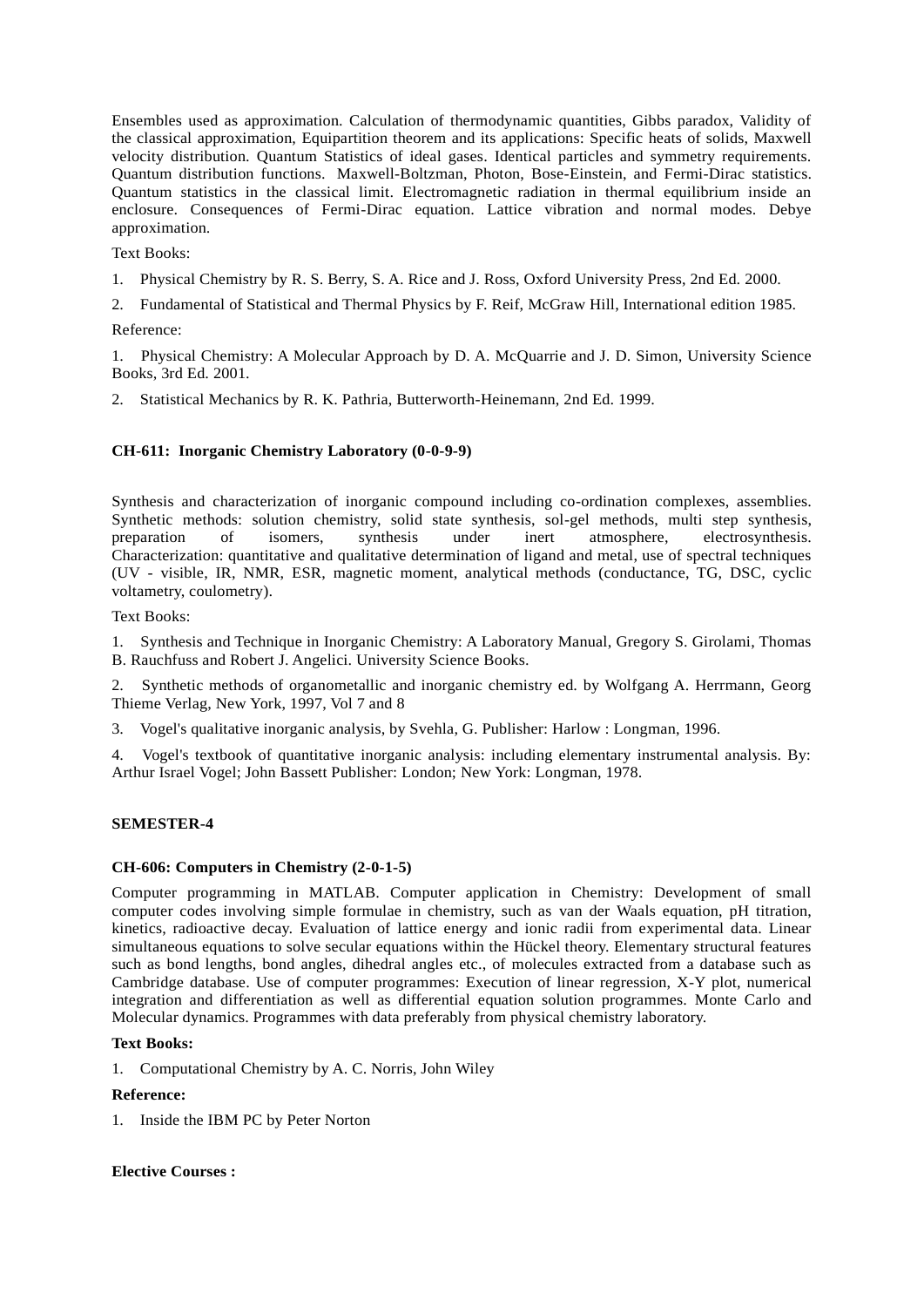# **CH 721 : Bioinorganic Chemistry (3-1-0-8)**

Chemical make up and essential inorganic elements of organisms. Chemistry aspects of metal complexes. Spectral, biochemical and biological methods used in bioinorganic chemistry. Bioinorganic chemistry of Na+, K+, Mg2+ and Ca2+. Role of metal ions in biology: Proteins and enzymes of V, Mn, Fe, Co, Ni, Cu, Zn and Mo. Structural and functional models. Transport and storage of metal ions. Carcinogenicity of chromium. Selenium in biology.

# **Text/References**

- 1. S. J. Lippard and J. M. Berg, Principles of bioinorganic chemistry, University Science Books, Mill Valley, 1994.
- 2. Bertini, H. B. Gray, S. J. Lippard and J. S. Valentime, Bioinorganic Chemistry, Univ. Sci. Books, Mill Valley, 1994.
- 3. J. A.Cowan, Inorganic Biochemistry, VCH Publishers, 1993.
- 4. J. Reedijk, Bioorganic Catlysis, Marcel Dekker,Inc.(Ed.), 1993.
- 5. R. W.Hay, Bioinorganic Chemistry, Ellis Hollwood,Ltd.1984.

# **CH 722 : Synthesis and Characterization of Inorganic Compounds (3-1-0-8)**

Preparative chemistry of compounds of main group and transition elements including inorganic chains, rings, cages, clusters, halogen and rare gas compounds. Experimental problems encountered in the synthesis, isolation, purification, characterization and identification of inorganic compounds. Physical methods for characterization, PES, EXAFS, Mossbauer spectroscopy, magnetic susceptibility and cyclic voltammetry.

#### **Text/References:**

- 1. R. S. Drago, Physical Methods for Chemists, Saunders, 1992.
- 2. R. J. Angelias, Synthesis and Techniques in Inorganic Chemistry, 2nd edition, Saunders,1977.

3. G. Pass and H. Sutchliffe, Practical Inorganic Chemistry: Preparation, Reactions and Instrumental Methods, 2nd edition, Chapman and Hall, 1974.

4. W. L. Jolly, The Synthesis and Characterization of Inorganic Compounds, Prentice Hall, 1970.

# **CH 723 : Inorganic Photochemistry (3-1-0-8)**

Introduction to inorganic photochemistry. Photochemical laws and photochemical kinetics. Photophysical processes. The electronic absorption spectra of inorganic compounds. Characteristics of the electronically excited states of inorganic compounds. Photoelectochemistry of excicted state redox reactions. Photosensitization. Photochemical reactions; substitution, decomposition and fragmentation, rearrangement, and redox reactions. Selective inorganic photochemistry using laser beams. Inorganic photochemistry in biological processes and their model studies.

#### **Text/References**

- 1. G. L.Geoffrey and M. S. Wrighton, Organometallic Photochemistry, Academic Press, 1979.
- 2. K. K. Rohatagi-Mukherjee, Fundamentals of Photochemistry, Wiley Eastern, 1978.
- 3. M. S. Wrighton, Inorganic and Organometallic Photochemistry, ACS Pub.,1978.
- 4. V. Balzani and V. Carasiti, Photochemistry of Co-ordination compounds, Academic Press, 1970.

#### **CH 724 : Chemistry of Coordination Compounds (3-1-0-8)**

Classification of ligands by donor atoms, stability, reactivity, bond types, geometry and coordination compounds. Kinetics and mechanism of reactions of transition metal complexes : substitution reactions, electron transfer redox processes, acid base and related processes. Inorganic photochemistry of coordination compounds.

# **Text/References**

1. F. A.Cotton ,G. Wilkinson, C. A. Murillo and M. Bochmann, Advanced Inorganic Chemistry, 6th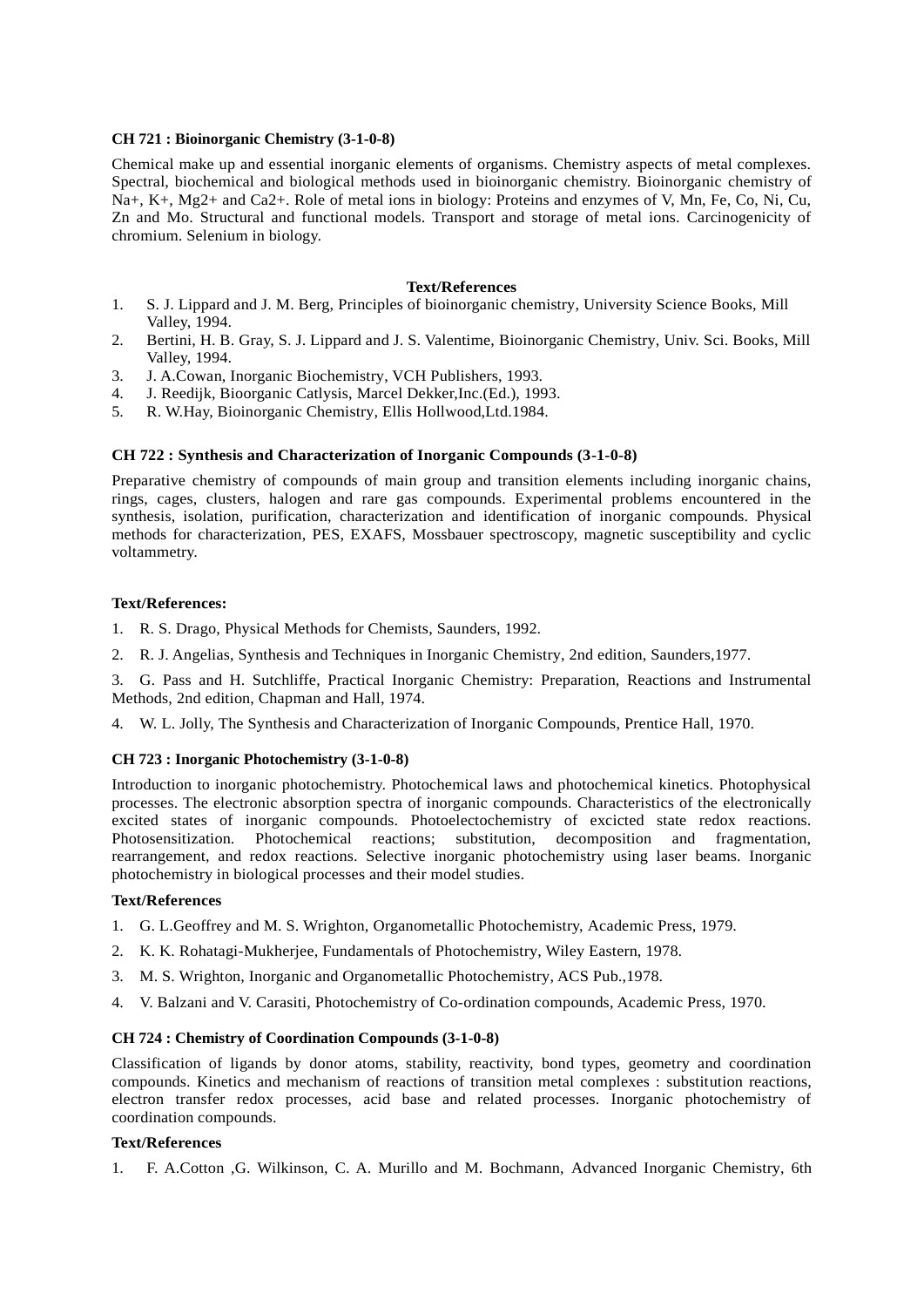edition, Wiley, 1999

2. J. E. Huheey, E. Keiter and R. Keiter, Inorganic Chemistry, 4th edition, Harper Collins College Publisher, 1993.

3. R. G. Wilkins, Kinetics and Reaction Mechanism of Transition Metal complexes, 2<sup>nd</sup> revised edition. VCH, New York, 1991.

4. F. Basolo and R.G. Pearson, Mechanism of Inorganic Reactions, 2nd Edition, Wiley, 1967.

# **CH 725 : Advanced Organometallic Chemistry (3-1-0-8)**

Definition, classifications and bonding in organometallic compounds. Isolobal analogies. Structural methods of Organometallics. Preparative methods. Spectroscopic techniques in Organometallic chemistry. Electronic and magnetic properties of Organometallic compounds. Stoichiometric and catalytic reactions. Fundamental processes in reactions of organo-transition metal complexes. Applications of transition metal complexes to catalysis, organometallics directed towards organicsynthesis. Bio-organometallics, Organometallics in environmental chemistry. Metal clusters and models for heterogeneous catalysis. Application of Organometallics in Industry.

### **Text Books:**

1. Organotransition metal chemistry, Fundamental concept and applications, A. Yamamoto, John Wiley, 1986.

2. The organometallic Chemistry of transition metals, R.H. Crabtree, John Wiley, 1994

# **CH 726 : Introduction to Biomolecules (3-1-0-8)**

Molecular logic of living matter. Origin of biomolecules. Cell structure. Amino acids structure, functional group properties and reactions. Protein structure, conformation and biomolecular interactions. Sugar polysaccharides, structure and functions. Nucleotides, nucleic acids structure and function, DNA organisation, replication, transcription, ribosomes, gentic code and protein synthesis. Enzymes categorization, catalysis, kinetics-single substrate enzyme catalyzed reactions, inhibition. Lipidsstructure and prop- erties of different classes of lipids. Biomembrane organisationmembrane lipids. Membrane bound proteins-structure, properties and transport phenomena. Bioenergetics-basic principles, glycolytic pathways, Kreb's cycle, oxidative phosphorylation, coupled processes. Photosynthesis.

#### **Texts/References**

1. J. M. Berg, J. L. Tymoczko, L. Stryer, Biochemistry, International Edition, W. H. Freeman and Company, 2006.

2 A. Lehninger, D. L. Nelson, M. M. Cox, Principles of Biochemistry, 5th edition, W. H. Freeman and Company, 2008.

3. G. M. Blackburn, M. J. Gait, D. Loakes, D. M. Williams, Nucleic Acid in Chemistry and Biology, 3rd edition, RSC Publishing, London 2006.

- 4. V. Voet and J. G. Voet, Biochemistry, John Wiley, New York, 2004.
- 5. R. J. Simond, Chemistry of Biomolecules, Royal Society of Chemistry, U.K. London, 1992.

#### **CH 727:Advances in Nucleic Acid and Lipid Chemistry (3-1-0-8)**

Nucleic acids: Definition, structure and properties, base pairing, double helices, DNA replication, genetic information storage, transmission and gene expression, chemical synthesis of oligonucleotides, hybridization with synthetic oligonucleotides, characterization and purification techniques, nucleic acids as molecular probes. DNA damages, mutations and repair. Modified nucleic acids: Peptide nucleic acids (PNAs),LNAs, synthesis of PNAs, doubly labeled PNAs as probes for the detection of point mutations. Lipids, fatty acids, bilayer, liposome, lipidation of proteins and peptides, farnesylation of the Ras protein. Synthesis of lipids. Role of lipids in drug delivery and gene delivery. Lipid probes. Biophysical properties of lipid-protein, lipid-peptide interactions. Transport across membranes. Lipidated proteins and peptides in model membranes. Basic concepts of fluorescence and lipid markers. synthesis of fluorescence quencher and lipidated peptides.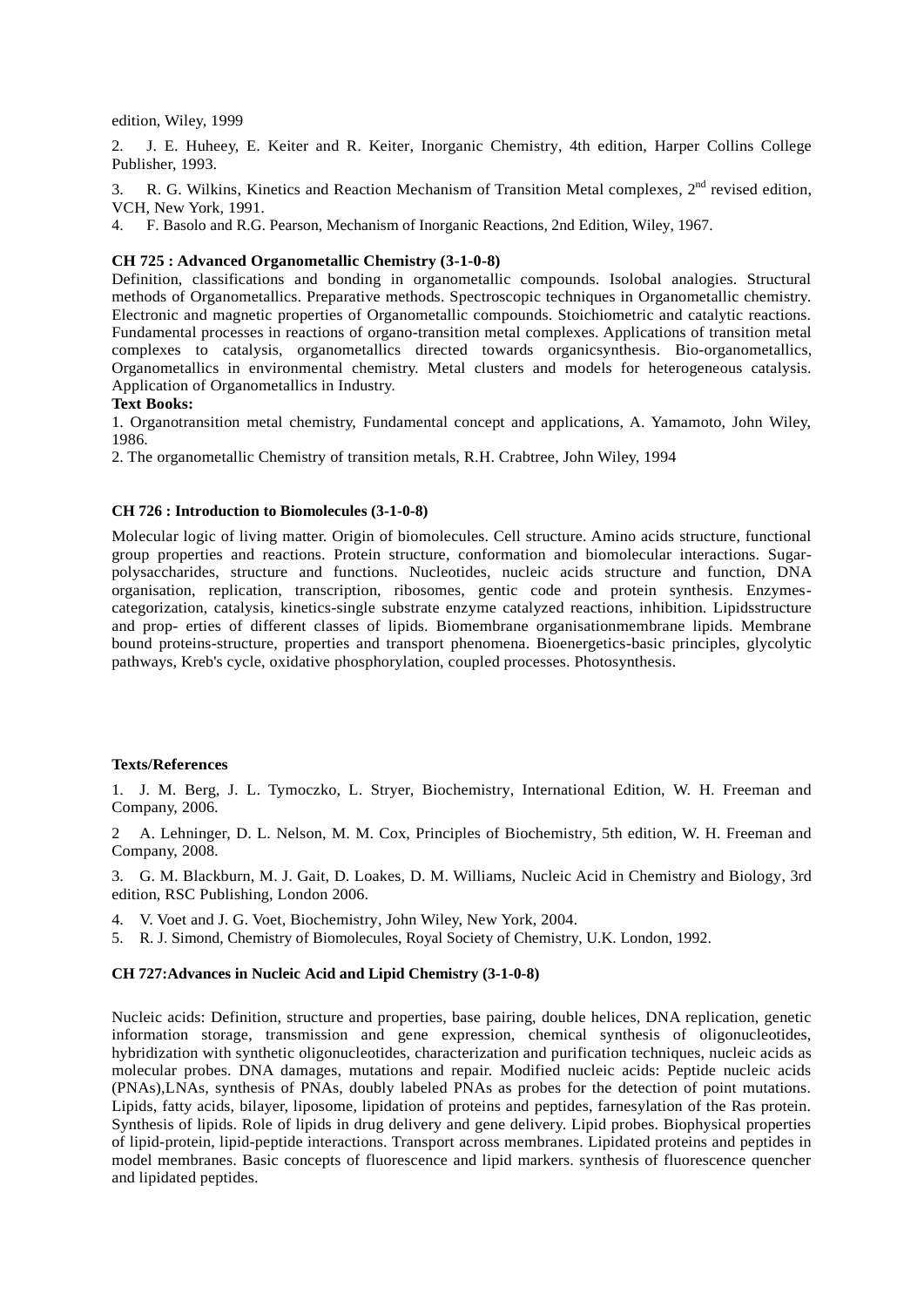Text books/Reference:

1. C.M. Dobson, J.A. Gerrard and A.J. Pratt., Foundations of Chemical biology, Oxford University Press. 2002.

2. A. Miller and J. Tanner, Essentials of Chemical Biology, Willey & Sons Ltd. 2008.

3. S. L. Schreiber, T. Kapoor and G. Wess, Chemical Biology: from small molecules to systems biology and drug design, Wiley – VCH Verlag GmbH  $& Co. 2007$ .

# **CH 728 : Natural Products (3-1-0-8)**

Terpenoids : Classification, structure, chemistry and biogenesis of some important mono; sesqui,di, and triter penes. Steroids : Sterols and bile acids, estrogens, androgens, gestogens and adrenocortical hormones. Hormone production. Cardiac glycosides. Steroidal triterpenes; biogenesis of steroids and correlation with terpenoids. Alkaloids : Characteristic reactions, general methods of degradation, structure and chemistry of some well-known alkaloids. Natural Pigments: Flavones, flavanones, isoflavones, xanthones, quinones, pterins, chlorophyll and haemin. Carbohydrates: Stereochemistry, reaction and conformation of monosaccharides, deoxy and aminosugars, hexonic acid and vitamin C, disaccharides, polysaccharides, inositol; gan- gliosides and other glycosides. Chemistry of vitamins A,B,C and E.

# **Text/References**

1. I. L. Finar, Organic Chemistry, Vol .2, 5th edition, ELBS, 1975.

2. K. Nakanishi, T. Goto, S.Ito, S. Najori and S. Nozoe, Natural products Chemistry, Vol. 1 and 2, Academic Press, 1974.

- 3. A. A. Newman, Chemistry of Terpenes and Terpenoids, Academic Press, 1972.
- 4. S. W. Pelletier, Chemistry of the Alkaloids, Van Nostrand Reinhold, 1970.
- 5. C. W.Shoppee, Chemistry of the Steroids, 2nd edition, Butter worths, 1964.

6. R. D. Guthrie and J. Honeyman, An Introduction to the Chemistry of Carbohydratres,  $3<sup>rd</sup>$  edition, Clarendon Press, 1968.

7. T. A. Geissman, Chemistry of Flavonoid Compounds, Pergamomn Press, 1962.

# **CH 729: Principles and Applications of Luminescence Spectroscopy(3-1-0-8)**

Luminescence, a brief history, different kinds of luminescence, electronic transition, transition probability, fluorescence and other de-excitation process, phosphorescence versus non-radiative de-excitation, delayed fluorescence, basic instrumentation of steady-state and time-resolved fluorometer, characteristics of fluorescence emission, solvent and environmental effects, red-edge effects, effects of intermolecular photophysical processes on emission, static and dynamic quenching, Stern-Volmer kinetics, emission anisotropy, intrinsic and extrinsic probes, chemical sensing probes, probes of analyte recognition, electron transfer probes, energy transfer, energy transfer to multiple acceptor, biochemical applications, pH and CO<sup>2</sup> sensors, protein fluorescence and protein sensors, glucose sensors, novel fluorophores: semiconductor nano particles, lanthanides, metal-ligand complexes, long-wavelenth and long-lifetime fluorophores, advanced techniques in fluorescence spectroscopy.

#### **Text / References:**

- 1. J. R. Lakowicz, Principles of Fluorescence Spectroscopy, Springer, 3rd Ed. 2006.
- 2. B. Valuer, Molecular Fluorescence, Wiley-VCH, 2002.
- 3. N. J. Turro, Modern Molecular Photochemistry, University Science Books, 1991.
- 4. J. R. Lakowicz, Topics in Fluorescence Spectroscopy, Vol. 1: Techniques, Plenum Press, 1991.

5. J. R. Lakowicz, Topics in Fluorescence Spectroscopy, Vol. 4: Probe Design and Chemical Sensing, Kluwer Academic Press, 1994.

6. B. Valuer and J. C. Brochon, New Trends in Fluorescence Spectroscopy: Applications to Chemical and Life Sciences, Springer, 2001.

# **CH 730: Advance Quantum Chemistry (3-1-0-8)**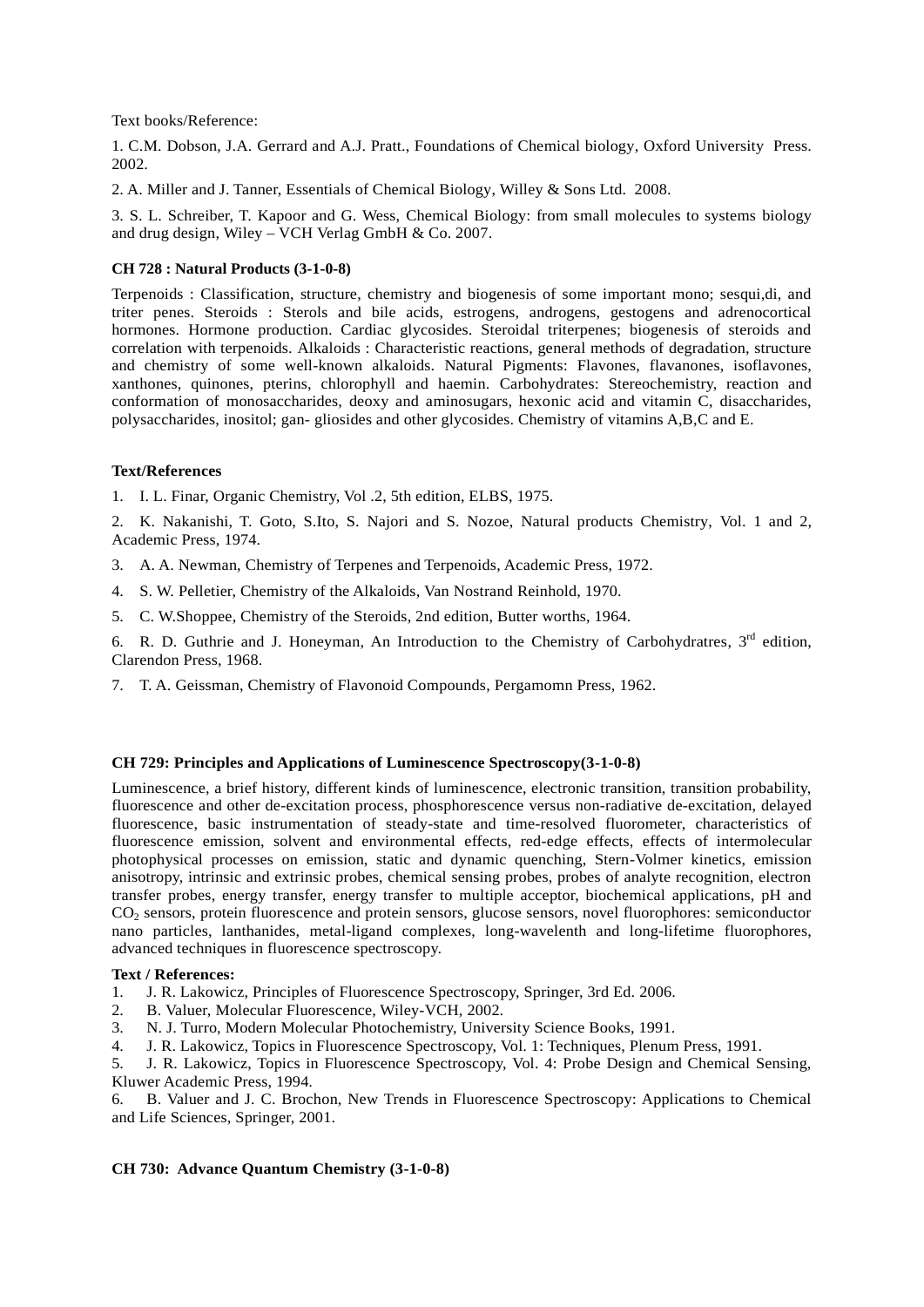**Introduction:** Vector Interpretation of Wavefunction, Hermitian Operator, The Generalized Uncertainty principle, The quantum Mechanical Virial Theorem, Solution of harmonic oscillator (Operator approach), Second quantization (Boson and Fermion), Quantum theory of angular momentum, One electorn Atom, Spin angular momentum.

**Approximate solutions to the Schroedinger equation:** The Variation method (Time independent and Time Dependent), Time independent perturbation theory (non – degenerate and degenetrate), Time dependent perturbation theory.

**Electron Spin and Many - Electron Systems:** The Antisymmetry Principle, Spin angular momenta and their Operators, The Orbital Approximation (Slater-determinant, Pauli exclusion principle), Two electron wavefunctions.

**The Hartree-Fock Self-Consistent Field Method:** The generation of Optimized orbitals, Koopman's Theorem (The Physical Significance of Orbital Energies), The electron correlation energy, Density matrix analysis of the Hartree-Fock Approximation, Natural orbitals, The matrix solution of the Hartree- Fock Equations (Roothaan's equations).

**Introduction to Molecular Structure:** The Born - Oppenheimer Approximation, Solution of the Nuclear Equation, Molecular Hartree- Fock Calculations.

**Electronic Structure of Linear Molecule:** The MO - LCAO Approximation, The Hydrogen Molecule Ion, H+ 2 , The Hydrogen molecule, Molecular Configuration - Interactions, The Valence Bond Method, Molecular Perturbation Calculations.

**Electronic Structure of Non-linear Molecule:** The AHn molecule: Methane, Ammonia and Water, Hybrid Orbitals: The Ethylene and Benzene Molecules.

**Semiempirical Molecular Orbital Methods I - PI Electron Systems:** The H¨uckel Approximation for Conjugated Hydrocarbons, The Pariser-Parr-Pople Method.Semiempirical Molecular Orbital Methods II - All valence - Electron systems: The Extended H¨uckel Method, The CNDO Method.

# **Text /References:**

1. Elementary Quantum Chemistry by Frank L. Pilar, 2nd Edition, McGraw - Hill Publishing Company, 1990.

2. Molecular Quantum Mechanics by P. W. Atkins and R. S. Friedman, 3rd Edition, Oxford Univ. Press, 1997.

3. Quantum Chemistry by D. A. McQuarrie, Oxford Univ. Press, 1983.

4. Quantum Chemistry by I. N. Levine, Allyn and Bacon Inc., 3rd Edition

# **CH 731 : Solid State Chemistry and its Applications (3-1-0-8)**

Diffraction techniques and the structure of solids; analysis of diffraction data. Crystal defects, nonstoichimetry and solid solutions. Structure of solid electrolytes, zeolites, conducting polymers and surfaces. Solid state transformations and reactions. Electronic structure of solids: Fermi level, Bloch orbitals, energy bands, Brillouin zone. Electric and magnetic properties of solids: insulators, semiconductors, conductors and Fermi surfaces; superconductivity; polarization, refractive index, dielectrics and ferroelectrics; diamagnetism and paramagnetism; ferromagnetism, ferrimagnetism and antiferromagnetism. Molecular metals, phosphors and solid state lasers.

### **Texts/References :**

- 1. C. Kittel, Introduction to Solid State Physics, 6th edition, Wiley, 1991.
- 2. A. R. West, Solid State Chemistry and Its Applications, Wiley, 1989.
- 3. P. A. Cox, Electronic Structure and Chemistry of Solids, Oxford University Press, 1991.
- 4. A. W. Adamson, Physical Chemistry of Surfaces, Wiley, 1990.
- 5. H. V. Keer, Principles of the Solid State, Wiley Eastern, 1993.
- 6. D. K. Chakrabarty, Solid State Chemistry, New Age International, 1996.
- 7. A. Zangwill, Physics at Surfaces, Oxford University Press, 1988.

# **CH 732 :Computational Chemistry (3-1-0-8)**

A brief outline of molecular mechanics, semi-empirical approximations, ab initio methods, basis sets and Z-matrix; Application of these computational methods for prediction of structural and electronic properties of molecules by using standard programs; FMOs in organic chemistry, crystal and ligand field calculations, computation of potential energy surfaces. Conformational analysis by molecular mechanics; Dynamical and structural studies of molecules using molecular dynamics simulations; Monte Carlo simulations of